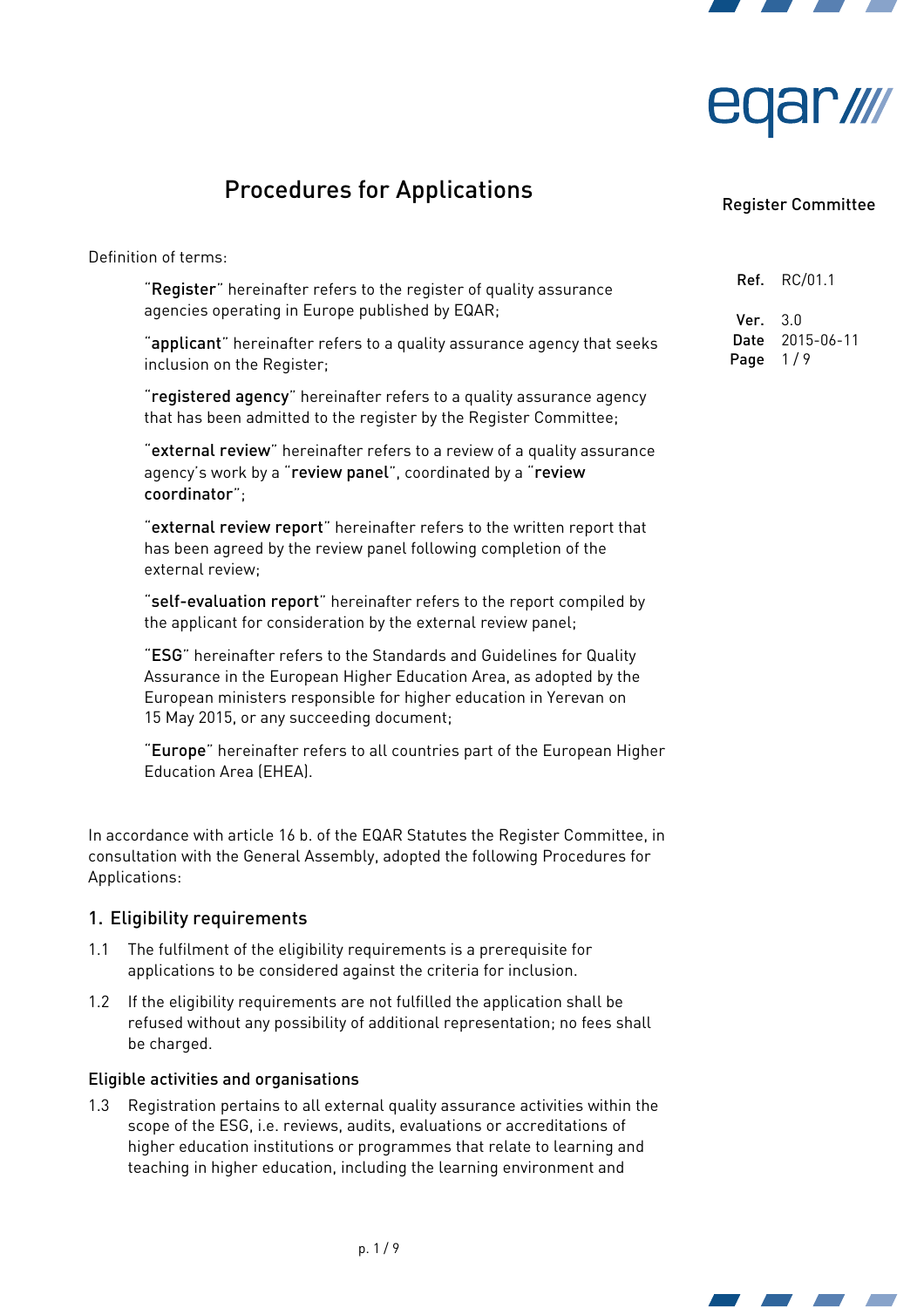



relevant links to research and innovation. This is regardless of whether these activities are carried out within or outside the EHEA, and whether they are obligatory or voluntary.

- 1.4 Organisations (or a clearly identified sub-unit thereof) that directly conduct external quality assurance according to [§1.3](#page-0-0) are eligible for registration.
- 1.5 Registration is open to organisations regardless of whether they are based in Europe or outside, and regardless whether they are national or international in nature.

#### External review

- <span id="page-1-1"></span>1.6 The applicant's substantial compliance with the ESG needs to be evidenced through an external review by an independent expert panel according to the provisions of these Procedures.
- 1.7 The review shall be coordinated by an organisation that has the necessary professional capacity and is independent of the applicant. The review shall be conducted in an unbiased, objective and independent manner.
- <span id="page-1-2"></span>1.8 The review coordinator and the applicant should agree on the terms of reference. The terms of reference shall specify that all activities according to [§1.3](#page-0-0) will be analysed by the external review.
- 1.9 The review panel shall consist of at least four persons. The panel members shall possess the knowledge, experience and expertise required to understand, analyse and judge the applicant's activities against the ESG. The review coordinator shall provide the review panel with appropriate training and guidance for its role.
- 1.10 The review panel members shall represent a range of expertise, covering the different perspectives of the key stakeholders $^{\rm 1}.$  $^{\rm 1}.$  $^{\rm 1}.$  The panel shall include at least (at the time it is composed):
	- a. one academic staff member of a higher education institution;
	- b. one student of a higher education institution; and
	- c. one individual from a country other than that of the applicant.
- 1.11 The coordinator shall select and appoint the panel members according to a fair and transparent selection process, to be specified in the terms of reference.
- 1.12 The panel members shall be independent from the applicant and exercise their role objectively and without conflict of interest. It is the coordinator's responsibility to ensure the panel's independence; [§9.1](#page-7-0) applies accordingly.
- 1.13 The self-evaluation report and the external review report shall address all activities as described in [§1.3.](#page-0-0)

| Ref. | RC/01.1    |
|------|------------|
| Ver. | 3.0        |
| Date | 2015-06-11 |
| Page | 2/9        |



<span id="page-1-0"></span> $^1$  Stakeholders are understood to cover all actors within an institution, including students and staff, as well as external stakeholders, such as employers and external partners of an institution.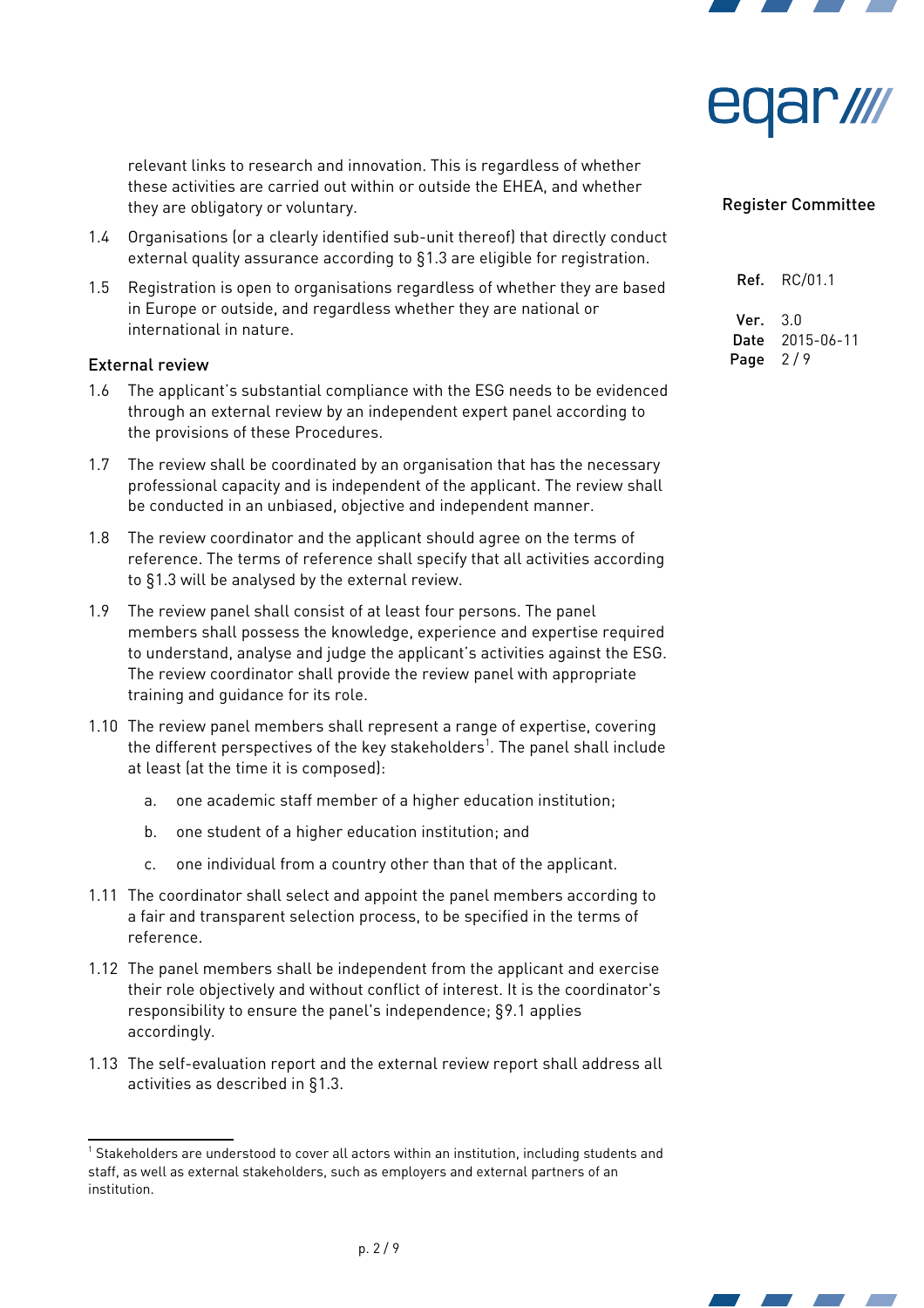



- 1.14 The self-evaluation report shall reflect on the applicant's compliance with each of the ESG in parts 2 and 3. It should be a critical reflection on the activities, strengths and weaknesses of the applicant and the added value they provide for quality improvement of higher education institutions.
- 1.15 The main basis for the Register Committee's decision making is the external review report. The facts on which the report is based have to still reflect reality at the time of application.
- 1.16 The external review report shall provide sufficient evidence of the applicant's compliance with each of the ESG in parts 2 and 3. It shall provide evidence, an analysis and a conclusion for each of the standards.
- 1.17 The external review panel shall prepare the external review report based on the self-evaluation report and a site visit to the applicant. During the site visit, the external review panel shall interview the relevant stakeholders of the applicant.
- <span id="page-2-0"></span>1.18 The external review report shall be agreed upon by all external review panel members. It shall be submitted together with all annexes and dissenting opinions where such exist.

# 2. Criteria for inclusion

- 2.1 To be included in the Register, applicants need to substantially comply with the ESG in all eligible activities (see [§1.3\)](#page-0-0). Compliance shall be demonstrated through an external review of the applicant (in accordance with [§1.6](#page-1-1) – [1.18\)](#page-2-0).
- 2.2 Parts 2  $(2.1 2.7)$  and 3  $(3.1 3.7)$  of the ESG shall be directly relevant for inclusion on the Register, whereas ESG 2.1 includes consideration of how Part 1 of the ESG is addressed.
- 2.3 Full membership of ENQA normally constitutes satisfactory evidence for substantial compliance with the ESG.
- 2.4 The Register Committee shall adopt a policy on the Use and Interpretation of the ESG for the European Register of quality assurance agencies.
- 2.5 The Register Committee may adopt further policies to specify its understanding and application of the ESG and these Procedures in specific cases or circumstances.
- 2.6 All policies shall be published. The General Assembly shall be notified of any policies adopted.

### 3. Application process

- <span id="page-2-1"></span>3.1 The application process includes the following steps:
	- a. Verification of eligibility;
	- b. External review of the applicant;
	- c. Submission of the external review report;
	- d. Consideration and decision by the Register Committee.

| Ref. | RC/01.1    |
|------|------------|
| Ver. | 3.0        |
| Date | 2015-06-11 |
| Page | 319        |



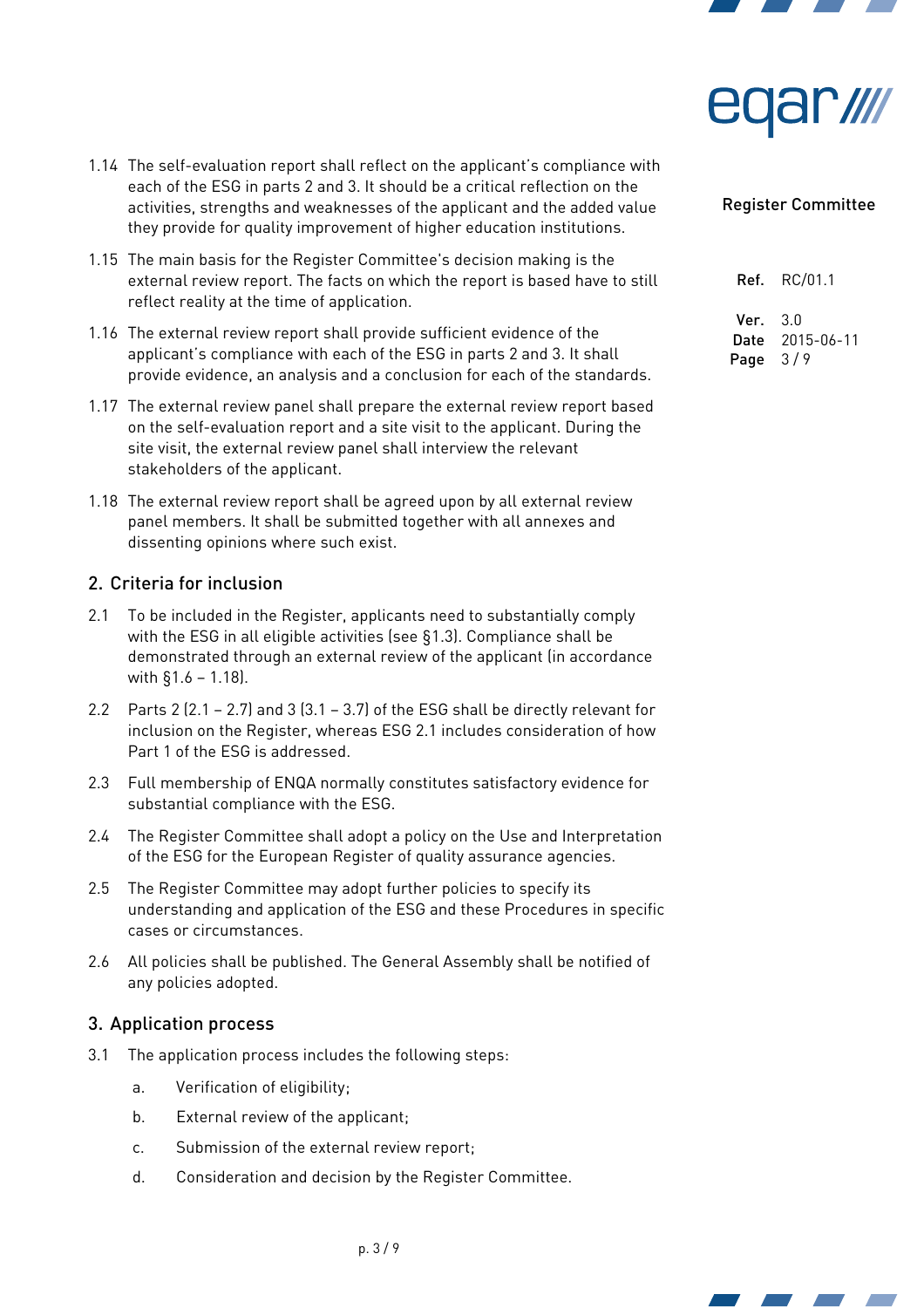



- 3.2 Applications shall be submitted to the Secretariat as specified in the Guide for Applicants and the EQAR website.
- 3.3 All documents have to be submitted in English.
- 3.4 The applicant can withdraw the application any time before the deadline according to [§3.19,](#page-4-0) but not thereafter.

### Verification of eligibility

- 3.5 Applicants are required to verify before undergoing an external review their organisational eligibility, whether their (planned) external review process adheres to the eligibility requirements and to ensure that the external review covers all activities within the scope [§1.3.](#page-0-0)
- 3.6 In order to verify eligibility, applicants shall submit the following documents:
	- a. Application Form;
	- b. Brief description of all activities of the applicant, indicating which activities the applicant considers to be within the scope of [§1.3;](#page-0-0)
	- c. Information on the coordinator of the external review;
	- d. Draft terms of reference according to [§1.8.](#page-1-2)
- 3.7 Where eligibility can be determined clearly and unambiguously based on the facts, the Secretariat may confirm eligibility or non-eligibility. The applicant may, however, request that its case be considered by the Register Committee.
- 3.8 In all other cases, the Register Committee shall consider eligibility.
- 3.9 When confirming eligibility, EQAR shall confirm which activities are within the scope of [§1.3.](#page-0-0) The applicant shall then complete its self-evaluation and undergo an external review covering at least those activities.
- 3.10 Confirmation of eligibility shall not be binding if it is revealed later that the applicant's activities differ substantially or if the actual review process differs substantially from the draft Terms of Reference.
- 3.11 The Register Committee may accept an application that already includes an external review report, if the review covers all activities in the scope of [§1.3](#page-0-0) and fulfils all other requirements of the present Procedures.

#### Submission of the external review report

- 3.12 Following the external review, the applicant shall complete the application by submitting the following documents:
	- a. Agreed terms of reference of the review;
	- b. Declaration of honour by the review coordinator, including full CVs of all review panel members;
	- c. Self-evaluation report that was submitted for the external review;
	- d. External review report;

#### Register Committee

Ref. RC/01.1

 $Var<sub>30</sub>$ Date 2015-06-11 Page  $4/9$ 



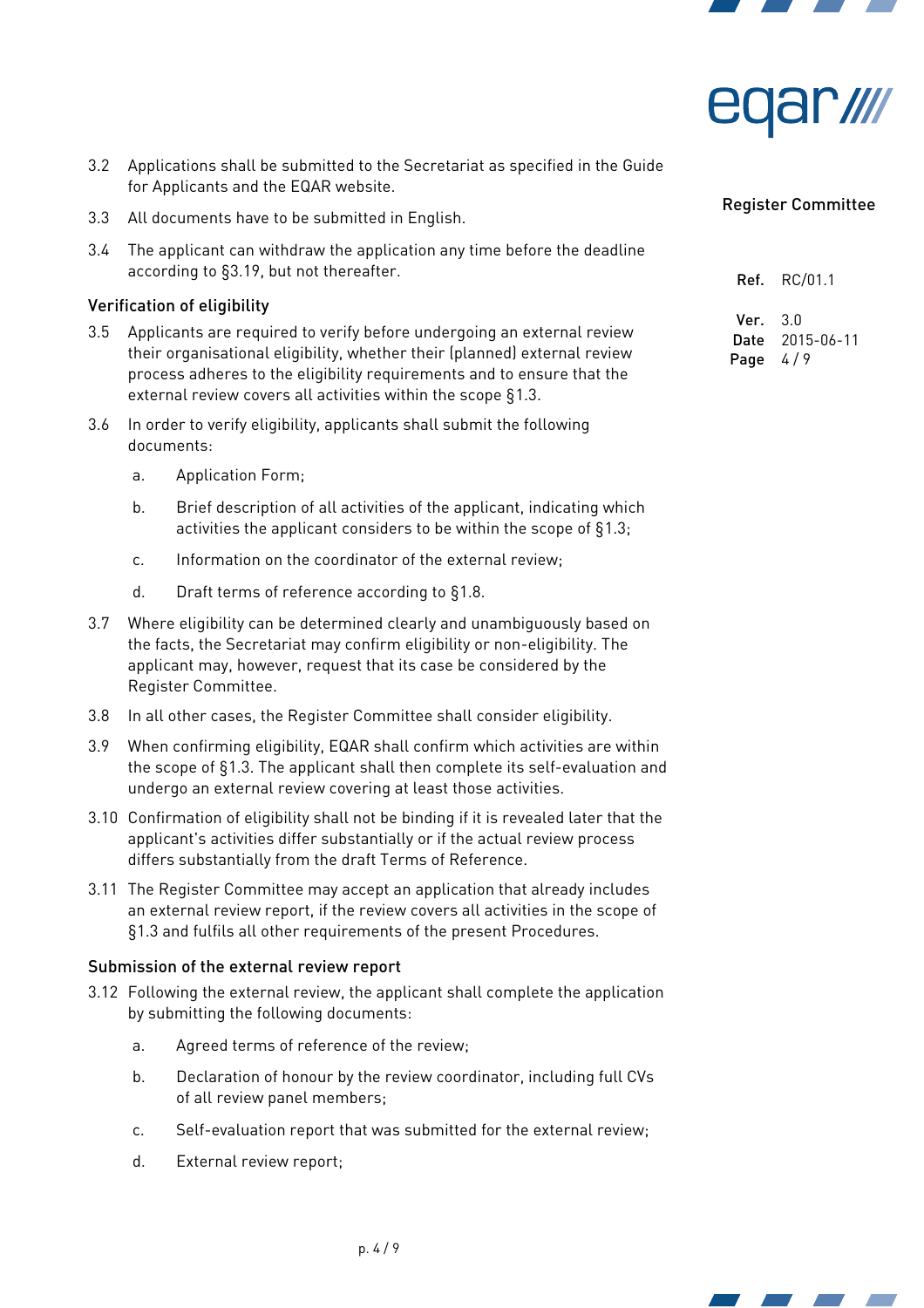



- e. Optionally, applicant's statement on the external review report;
- f. If applicable, documentation of the applicant's ENQA membership, including documentation on the reasons for approval.
- 3.13 The applicant shall make the external review report available in the public domain.

### Basis for decision making on applications

- <span id="page-4-1"></span>3.14 The Register Committee shall make its decision based on the external review report, other documents filed with the application and further information acquired in accordance with these Procedures.
- <span id="page-4-3"></span>3.15 The Register Committee may request clarification from the review coordinator, the applicant or the review panel. An appropriate deadline shall be granted for providing clarification. Failure on the part of the applicant to submit requested information within the stipulated deadline shall be deemed as withdrawal of the application.
- 3.16 Information provided by the applicant agency is taken into account only as far as appropriate, given that it has not been reviewed by an independent panel.

### Decisions and consequences

- 3.17 If, based on the documentation and information referred to in [§3.14,](#page-4-1) the criteria for inclusion are fulfilled, the Register Committee shall approve the application for inclusion on the Register and the agency shall be included in the Register for five years from the date of the external review report.
- 3.18 If the criteria for inclusion are not fulfilled, the Register Committee shall reject the application.
- <span id="page-4-0"></span>3.19 Before a decision to reject an application is made, the applicant shall be notified of the grounds for possible rejection and have the possibility to make additional representation to the Register Committee within an appropriate deadline. Failure on the part of the applicant to make additional representation within the deadline shall be deemed as withdrawal of the application.
- 3.20 Applicants shall be notified of all decisions in writing, including an account of the reasons.
- <span id="page-4-2"></span>3.21 Rejected applicants may reapply within 18 months from the date of the rejection decision based on an additional, focused external review addressing those issues that led to rejection. The Register Committee may invite the rejected applicant to reapply without an additional external review, if it can be verified on the basis of documentation submitted by the applicant itself whether the issues that led to rejection have been satisfactorily addressed. If the re-application is successful the agency shall be included for five years from the date of the first, full external review report. The 18-month period commences with the original rejection decision, also in case an appeal is made.

### Register Committee

Ref. RC/01.1

 $Var<sub>30</sub>$ Date 2015-06-11 Page  $5/9$ 



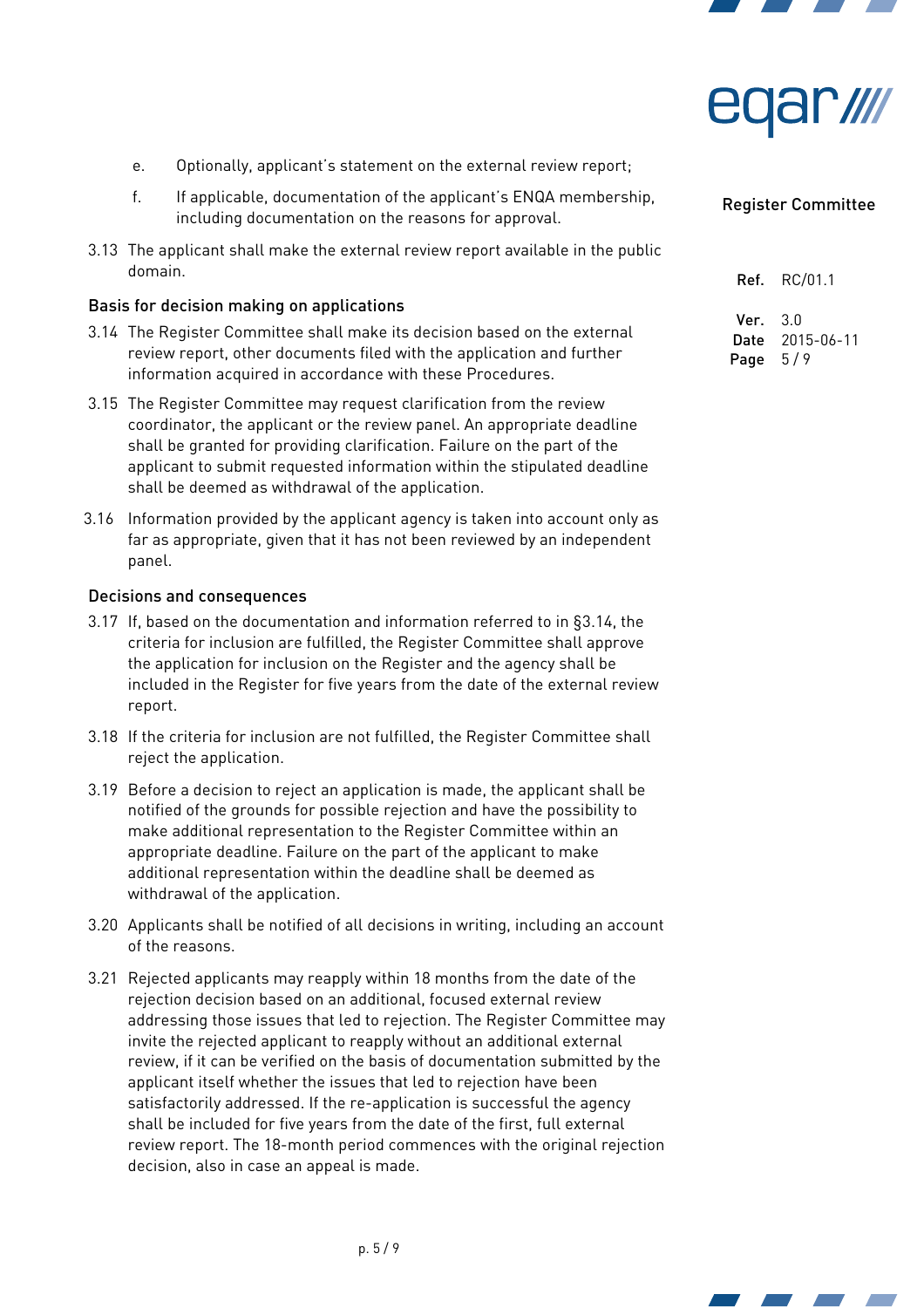



- 3.22 If no focused review is submitted within the 18-month period, a new full external review is required.
- 3.23 The provisions of [§3.21](#page-4-2) do not apply to applications that were withdrawn or that were rejected on the grounds of non-eligibility.

### Fees

- 3.24 An application fee shall be charged pursuant to art. 22 (2) of the Statutes for all eligible and complete applications. It is payable after submission of the external review report.
- <span id="page-5-0"></span>3.25 An annual listing fee shall be charged pursuant to art. 22 (2) of the Statutes to all Registered Agencies.
- 3.26 A registered agency can withdraw from the Register at any time by notifying the EQAR Secretariat in writing, however without any right for refund of any paid fees.

### 4. Renewal

- 4.1 In order to remain registered, agencies have to apply for renewal of registration every five years, based on a new external review.
- 4.2 The provisions for initial applications for inclusion on the Register (§[§3.1](#page-2-1)[-](#page-5-0) [3.25\)](#page-5-0) also apply to renewals accordingly, unless other provisions are made in this section.

#### **Deadlines**

- 4.3 A registered agency should apply for renewal of registration sufficiently early so that the external review of the agency is completed before expiry of inclusion.
- 4.4 Provided that a registered agency submits an application for renewal before expiry of inclusion as well as submits the new external review report within three months after expiry of inclusion at the latest, the agency shall remain on the Register until the Register Committee has decided on the application for renewal.
- 4.5 If the review report is not submitted on time, the agency will be removed from the Register until a decision on the application for renewal has been made.

### Decisions and consequences

- 4.6 If the criteria for inclusion continue to be fulfilled the application for renewal shall be approved and registration renewed for five years from the date of the external review report.
- 4.7 If the criteria for inclusion are no longer fulfilled, the application shall be rejected and the agency shall be removed from the Register; [§3.19](#page-4-0) applies accordingly.

### 5. Publication

<span id="page-5-1"></span>5.1 EQAR shall publish:

|        | <b>Ref.</b> RC/01.1 |
|--------|---------------------|
| Ver. I | 3.0                 |
| Date   | 2015-06-11          |
| Page   | 6/9                 |



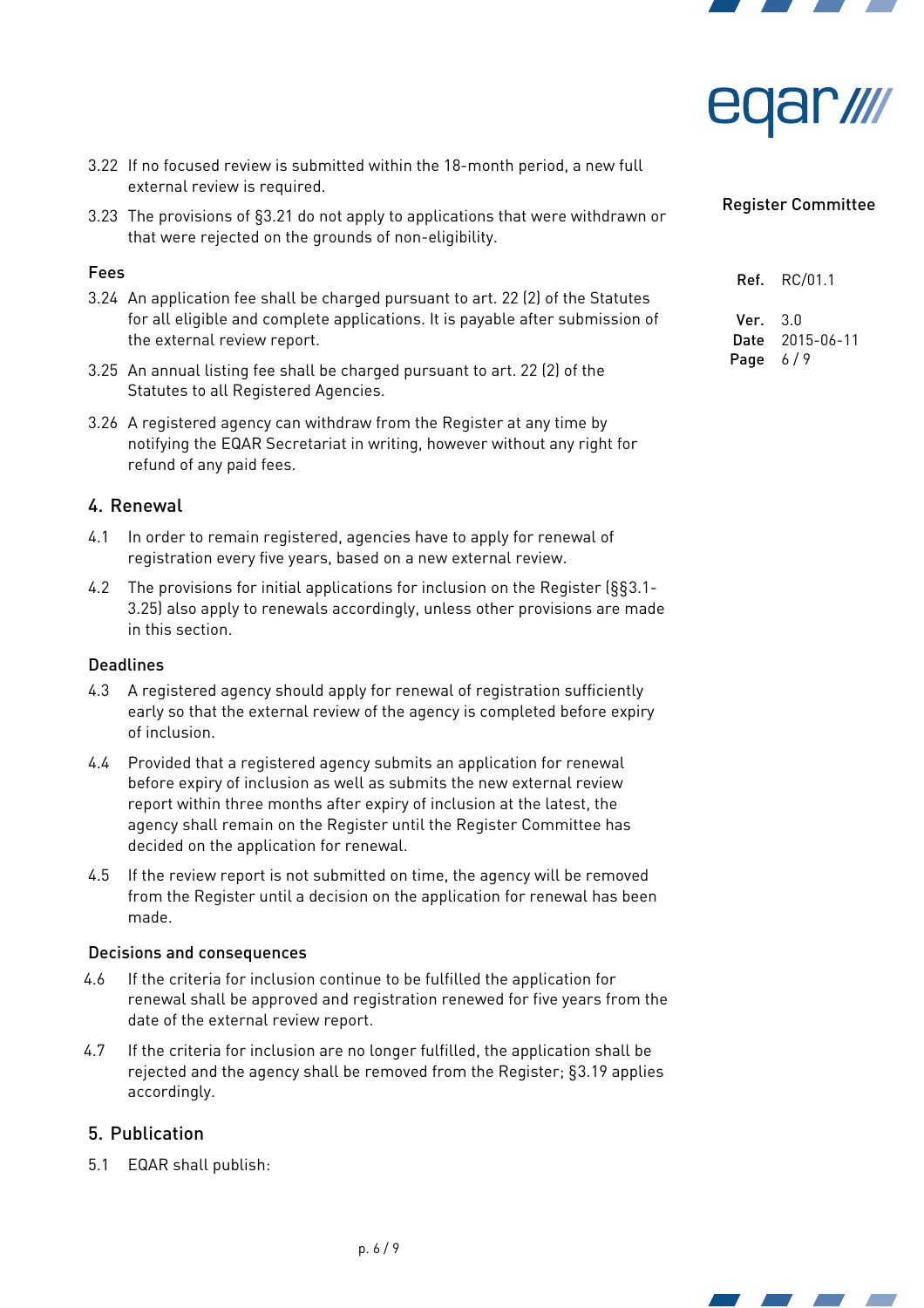



- a. A list of all eligible and complete applications for inclusion on the Register and for renewal of registration;
- b. All decisions by the Register Committee on those applications, including an account of the reasons for approval or rejection, the external review report and all documentation submitted with the application or obtained by EQAR according to §[§3.15](#page-4-3) and [3.19;](#page-4-0)
- c. Substantive Change Reports made by registered agencies ([§6.1\)](#page-6-1);
- d. Formal warnings according to [§7.2;](#page-6-0)
- e. Decisions concerning a registered agency according to [§8.4.](#page-7-1)
- 5.2 For all registered agencies the following information shall be published on the EQAR's website:
	- a. name and contact details of the agency;
	- b. decisions of the Register Committee and other documents according to [§5.1;](#page-5-1)
	- c. country in which the agency has its registered address;
	- d. information on the agency's quality assurance activities;
	- e. countries where the agency has conducted reviews;
	- f. ENQA membership status of the agency;
	- g. web links to the agency's reports .

### 6. Substantive changes

- <span id="page-6-1"></span>6.1 A registered agency shall notify EQAR of its own accord about changes to its legal form and status, amendments to its statutes and substantial changes in its process or methodology.
- 6.2 The Register Committee shall consider whether these changes warrant an extraordinary revision of registration.

### 7. Third-party complaints

- 7.1 Individuals or organisations that have substantiated concerns about a registered agency's compliance with the criteria for inclusion may bring those to EQAR's attention. The Register Committee shall consider whether a complaint is substantiated.
- <span id="page-6-0"></span>7.2 If the complaint is substantiated but relates to an isolated case and does not substantially affect the registered agency's fulfilment of the criteria for inclusion, the Register Committee shall issue a formal warning to the registered agency.
- 7.3 If the complaint is substantiated and leads to major concerns that the registered agency no longer fulfils the criteria for inclusion, the Register Committee shall initiate an extraordinary revision of registration.
- 7.4 Further details shall be specified in a Complaints Policy.

| Ref. | RC/01.1    |
|------|------------|
| Ver. | 3.0        |
| Date | 2015-06-11 |
| Page | 7/9        |



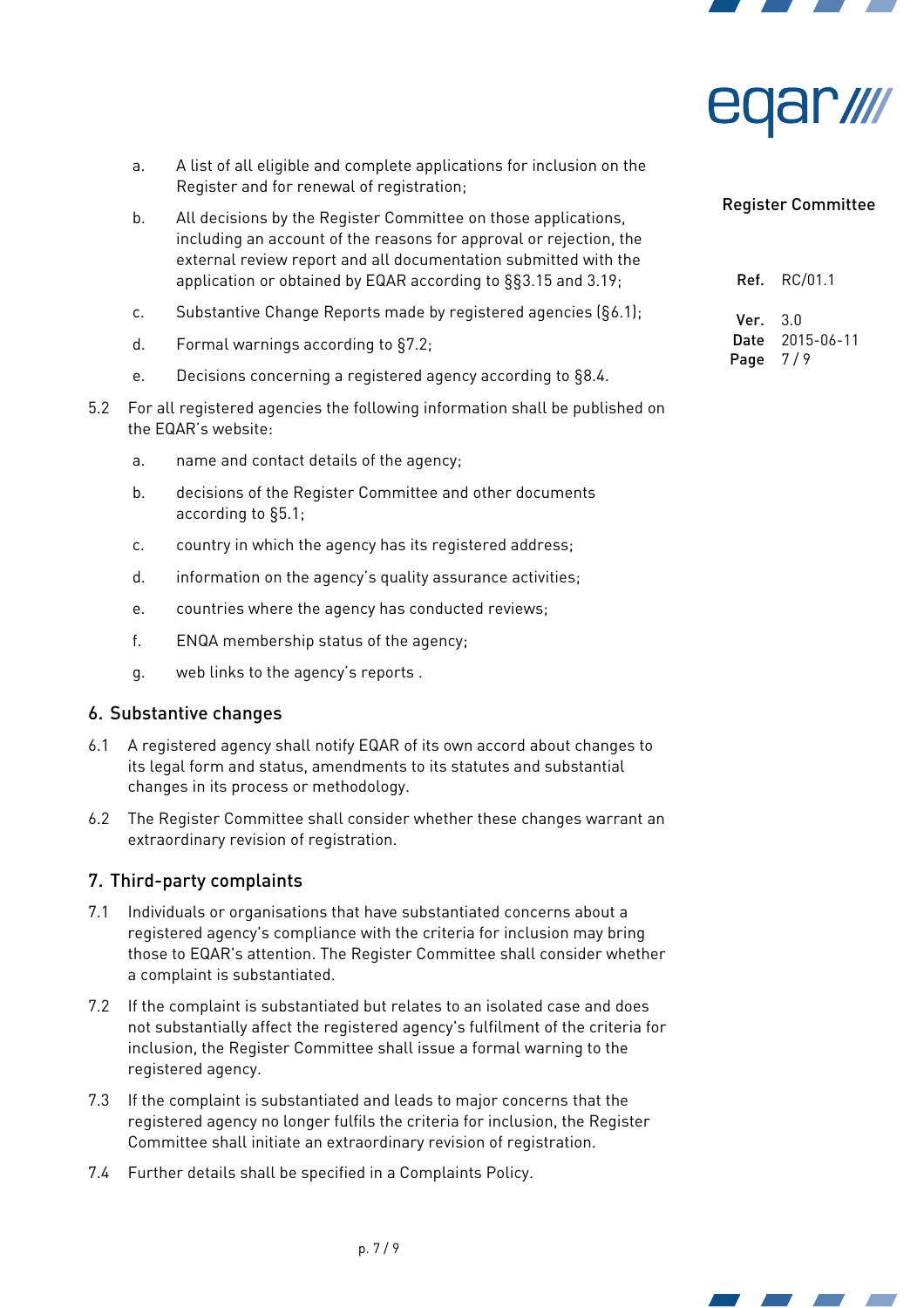



# 8. Extraordinary revision of registration

- 8.1 The Register Committee shall review its decision to admit a registered agency if substantial procedural errors were made in reaching the initial decision, if the initial decision was based on false information or evidence, or if there are major concerns that the registered agency no longer fulfils the criteria for inclusion.
- 8.2 Any concerns shall be based on information provided by the registered agency, official third-party complaints or publicly available information.
- 8.3 The registered agency shall be notified if a revision is initiated.
- <span id="page-7-1"></span>8.4 The Register Committee may
	- a. declare its decision void ab initio if the criteria for inclusion were evidently not fulfilled when the decision was made; or
	- b. exclude a registered agency if it evidently no longer fulfils the criteria for inclusion, as from the date on which it ceased to fulfil the criteria; or
	- c. reduce the remaining validity period of the registered agency's inclusion, as appropriate, if there are serious concerns about the applicant's fulfilment of the criteria and the Register Committee considers it impossible to make a judgement without a new review.
- 8.5 The registered agency concerned shall be granted the right to make representation to the Register Committee before any decision is taken with an appropriate deadline of not less than 30 days. The registered agency shall be notified of the decision and its grounds.

# 9. Conflict of Interest Policy

- <span id="page-7-0"></span>9.1 A member of the Register Committee who has a conflict of interest with regard to a particular application may not take part in processing or making decisions on it. A member is assumed to have a conflict of interest if, for example:
	- a. s/he receives financial compensation from the applicant as an employee, consultant or subcontractor;
	- b. s/he holds a position, whether paid or unpaid, with the applicant, for example as a member of a commission or board;
	- c. s/he was involved in the external review of the applicant;
	- d. s/he holds a position in an entity<sup>[2](#page-7-2)</sup> currently being reviewed by the applicant;
	- e. any of the above applies to a family member;
	- f. any of the above applied until recently;

| Ref. . | RC/01.1    |
|--------|------------|
| Ver. . | 3.0        |
| Date   | 2015-06-11 |
| Page   | 8/9        |





<span id="page-7-2"></span> $^{\rm 2}$  The term "entity" may refer to any functional or organisational unit that is subject to quality review, such as a higher education institution, a department or a study programme; it does not necessarily refer to a legal entity or require any particular degree of organisation.